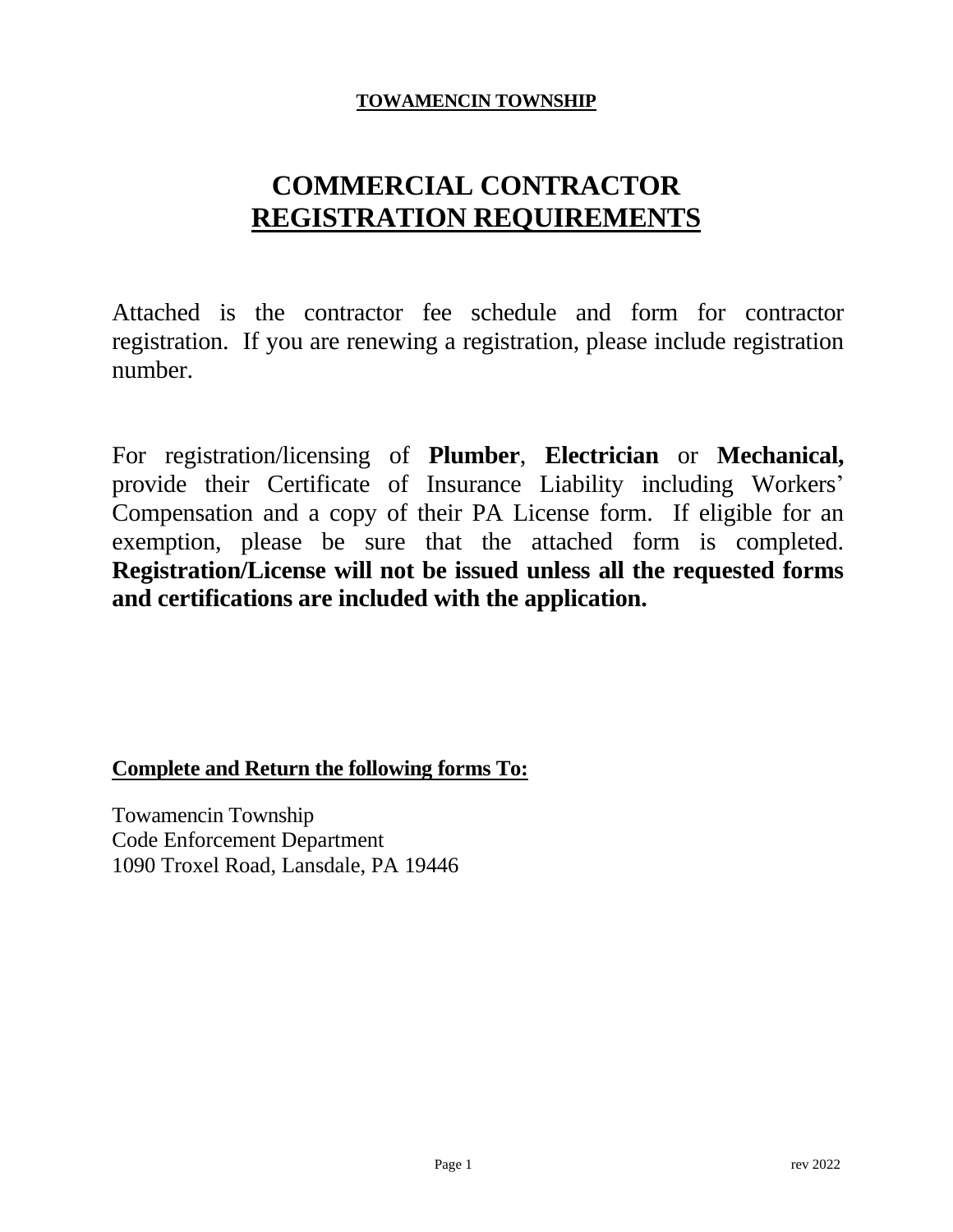#### **TOWAMENCIN TOWNSHIP**

1090 Troxel Rd, Lansdale, PA 19446 Phone: 215-368-7602 Fax: 215-368-7650

# **COMMERCIAL CONTRACTOR REGISTRATION FEES**

**GENERAL CONTRACTORS:** No Fee

| PLUMBING CONTRACTORS:               | Master Plumber         | $-New$<br>-Renewal | $-$ \$65.00<br>$-$ \$45.00 |
|-------------------------------------|------------------------|--------------------|----------------------------|
|                                     | Journeyman Plumber     | -New<br>-Renewal   | $-$ \$40.00<br>$-$ \$30.00 |
| <b>ELECTRICAL CONTRACTORS:</b>      | Master Electrician     | -New<br>-Renewal   | $-$ \$65.00<br>$-$ \$45.00 |
|                                     | Journeyman Electrician | -New<br>-Renewal   | $-$ \$45.00<br>$-$ \$40.00 |
| <b>MECHANICAL CONTRACTORS: HVAC</b> |                        | -New<br>-Renewal   | $-$ \$40.00<br>$-$ \$35.00 |
|                                     | Journeyman HVAC        |                    | $-$ \$20.00                |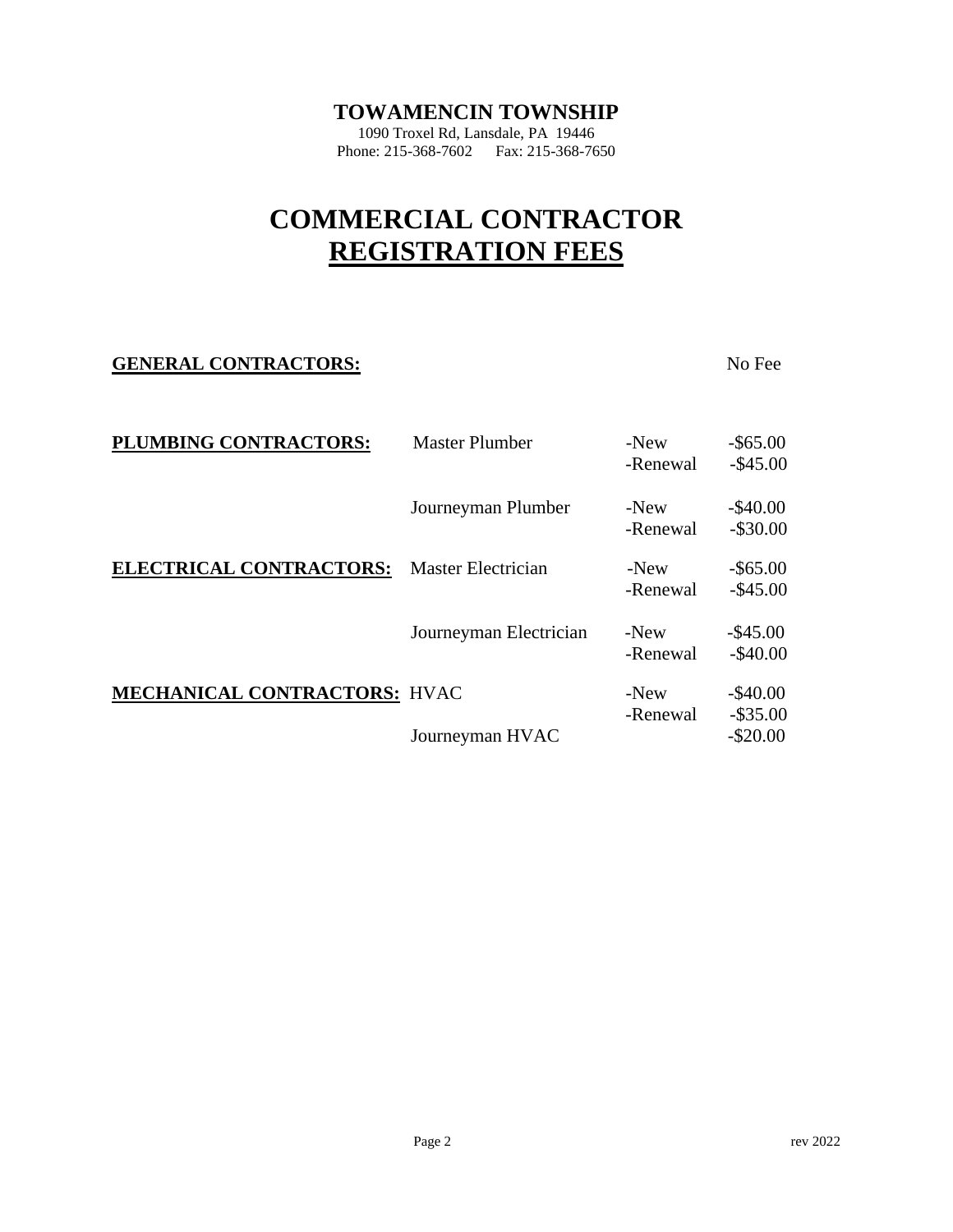# **COMMERCIAL CONTRACTORS LICENSE REGISTRATION FORM**

| <b>INDIVIDUAL NAME</b>   | <b>TYPE OF REGISTRATION</b>                                                                                          | <b>REG/LICENSE NO</b><br><b>FEE</b><br>(fill out if you have been<br>previously registered) |  |
|--------------------------|----------------------------------------------------------------------------------------------------------------------|---------------------------------------------------------------------------------------------|--|
|                          | <u> 2000 - 2000 - 2000 - 2000 - 2000 - 2000 - 2000 - 2000 - 2000 - 2000 - 2000 - 2000 - 2000 - 2000 - 2000 - 200</u> |                                                                                             |  |
|                          |                                                                                                                      |                                                                                             |  |
|                          |                                                                                                                      |                                                                                             |  |
| <b>OFFICIAL USE ONLY</b> |                                                                                                                      |                                                                                             |  |
|                          |                                                                                                                      |                                                                                             |  |
|                          |                                                                                                                      |                                                                                             |  |
|                          |                                                                                                                      |                                                                                             |  |
|                          |                                                                                                                      | Date Issued:                                                                                |  |
|                          |                                                                                                                      |                                                                                             |  |